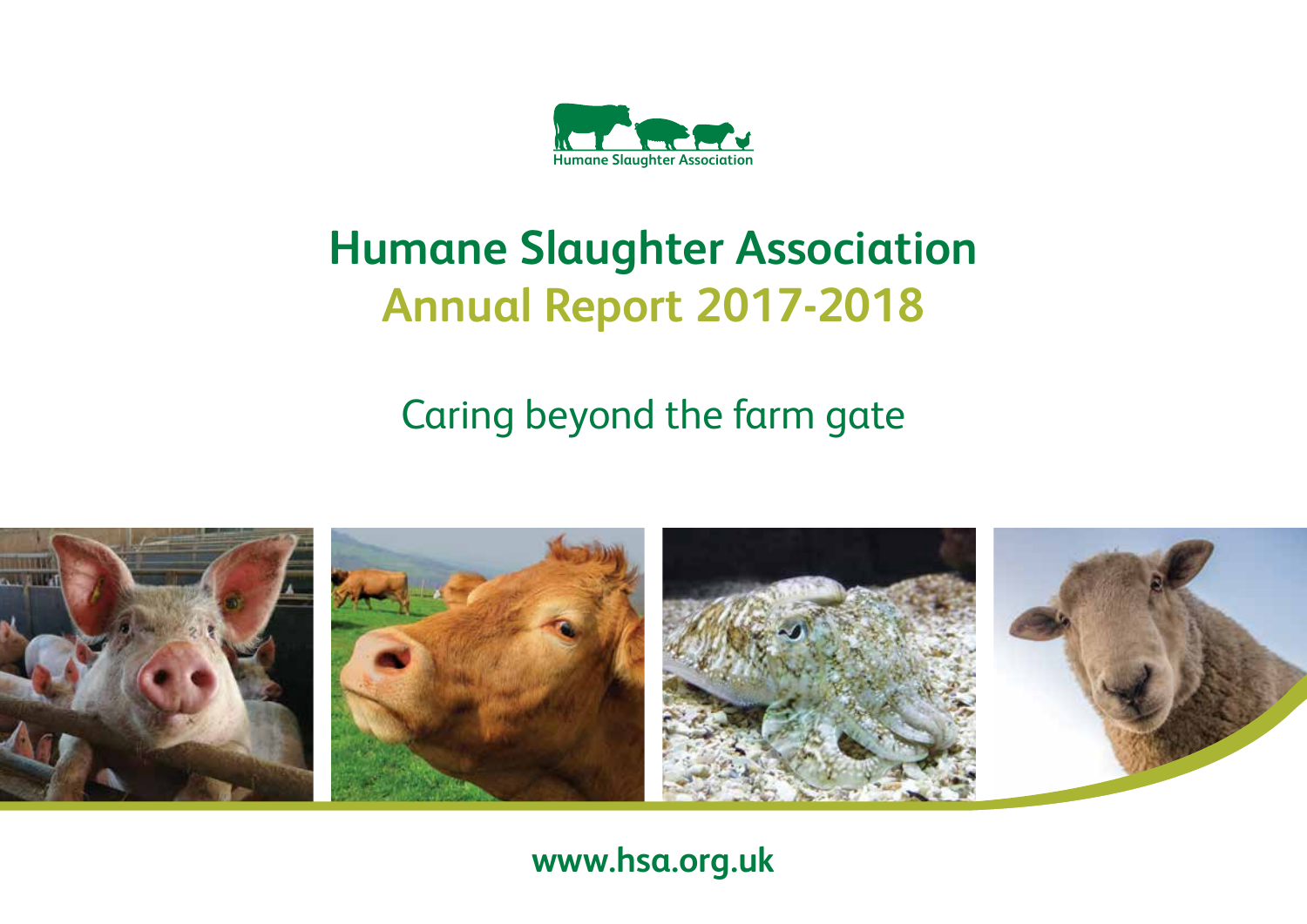# INTRODUCTION

**The Humane Slaughter Association (HSA), established in 1911, is an independent charity that works through scientific and technical advances, education and training towards achieving the highest world-wide standards in food animal welfare during transport, marketing and slaughter.**

This report highlights the work undertaken by the charity during the last year which has been possible due to the continued commitment of its members and donors who have supported the charity through subscriptions, donations and legacies. This support is the very heart and life-blood of the charity and enables us to continue to deliver initiatives which have made a difference to millions of animals – for which we thank you.

The HSA's vision is simple – to improve the welfare of food animals between the farm gate and slaughter around the world. It seeks to do this by:

- Providing technical information and advice on all aspects of animal handling, transport and slaughter
- Training in humane methods of handling and slaughter of livestock
- Educational and technical publications
- Independent advice to governments, other welfare organisations and the food industry
- Regular visits to markets and slaughterhouses
- Providing funding for research projects
- Development and application of scientific advances
- Providing grants towards the improvement of animal welfare during transport, marketing and slaughter

**Cover photos:** L-R: Pig: MFarish, SRUC, Cow: Pixabay/Pexel, Cuttlefish: Jade Spence, Sheep: Skitterphoto/Pexel

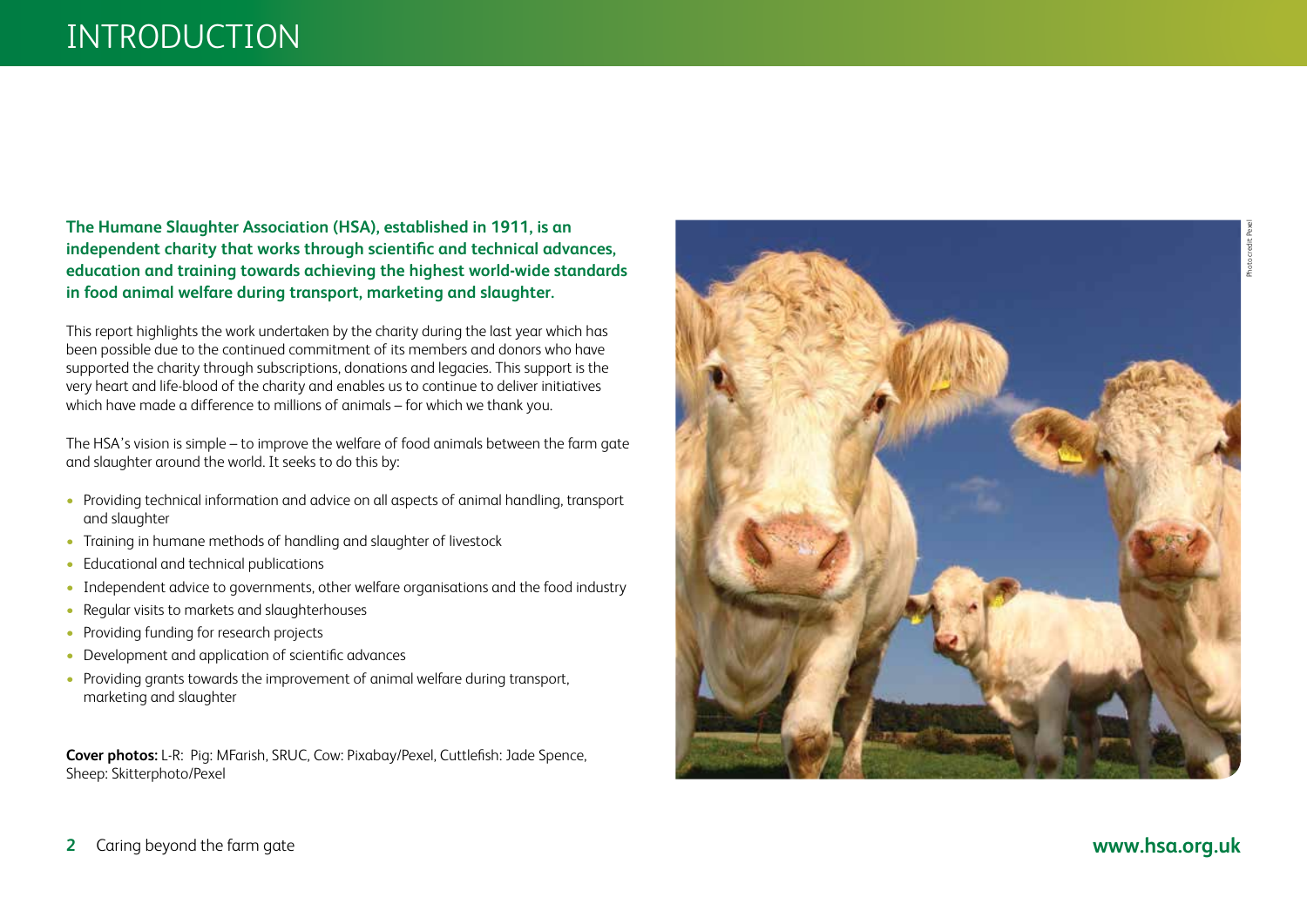# WELCOME BY THE CHAIRMAN

# **Welcome to the 2017/18 Annual Report for the HSA**

**It is difficult to summarise a year in just a few short paragraphs but, as this report shows, an enormous amount has been achieved by the small team of HSA staff in pursuit of the HSA's vision to protect and improve the welfare of farmed livestock in the final stages of their lives, from leaving the farm gate to the moment of slaughter.** 

Day to day, the technical staff have travelled extensively throughout the UK and to the other side of the world to deliver training, advice and to share knowledge and best practice. They've answered calls from industry and members of the public on a variety of subjects from casualty stock to fish welfare at slaughter, responded to consultations, run meetings and developed guides and other educational material.

In addition, due to an exceptionally generous grant, two major pieces of work have commenced over the last twelve months which have the potential to make a genuine difference to millions of animals – a programme to benefit farm animal welfare overseas and research to advance the welfare of finfish and aquatic invertebrates. We welcome the opportunity to work together with organisations overseas, and with respected scientists and bodies within the aquaculture industry, to advance animal welfare. You can read more about this work on page 13.

Research forms an important component of the work of the HSA to improve the welfare of farmed animals and, during the year in review, the charity joined forces with the Department for Environment Food & Rural Affairs (Defra) to offer research funding for a project to develop a more humane way to stun pigs during commercial slaughter which could replace high-concentration carbon dioxide (CO<sub>2</sub>) stunning. The project aims to ensure that any proposed method is not only more humane but also practically and economically viable so that it is likely to be widely adopted by the pig industry. You can read more about this on page 14.

The HSA has a small, but deeply committed, base of members and supporters whose generosity is truly appreciated. I would like to thank you all for your continued support. Please help us to continue, and to plan ahead for the future, by spreading the word and encouraging others to support our work too.

andre Mr. Moland

**Professor Andrea Nolan OBE** Chairman of Trustees



*"…. two major pieces of work have commenced over the last twelve months which have the potential to make a genuine difference to millions of animals…"*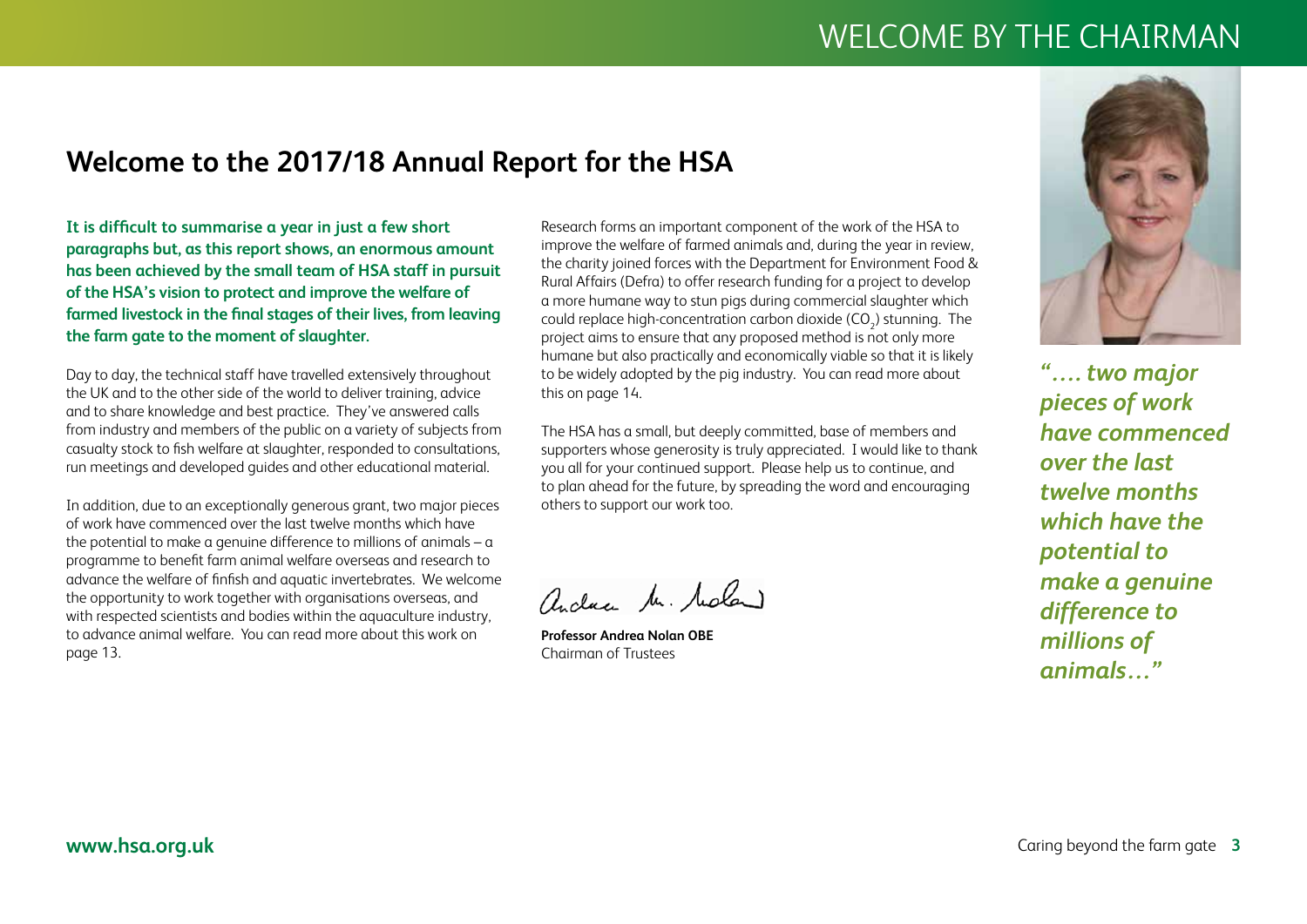# CHIEF EXECUTIVE'S REPORT FOR THE YEAR



*"Farmed animals are particularly vulnerable during transport, marketing and slaughter – and the ethical case for ensuring good welfare of food animals throughout their lives is clear."*

**In the HSA's spring newsletter, some of its major contributions to animal welfare were outlined and whenever I look back over the history of the HSA's activities to improve the welfare of animals during marketing, transport and slaughter over the years, I am astonished and proud at what this relatively small organisation has achieved. However, it is the future that counts and I believe that our current and future activities are equally exciting. Many pigs are slaughtered using CO2 but the use of this gas has welfare disadvantages, as the pigs' behaviour suggests it is aversive. The HSA has therefore joined with Defra to support research and development of a practical, and more humane, replacement method and during this year the HSA awarded a project to a Glasgow research group who will be investigating whether a Low Atmospheric Pressure System (LAPS) can be devised that is more humane.** 

Many will have seen the recent BBC Blue Planet series and marvelled at the unexpected and complex behaviour of fish. Perhaps because we do not usually see this behaviour, or because of their appearance, fish have not attracted as much attention to their welfare as they deserve. However, we humans are increasingly farming and slaughtering large numbers of them, and it has been estimated that tens of billions of fish are slaughtered – each year. The problem is not just large numbers, but also that many different species are farmed and slaughtered and we do not have the information to determine humane and effective

stunning methods for many of these species. The HSA has, therefore, with the help of a donor organisation, recently announced two substantial funding opportunities to research improved methods of stunning/killing of fish species as well of cephalopods and decapods. The HSA has also continued with its educational activities, including training, lectures, translations of key materials and the production of important new resources such as on-line guidance on emergency slaughter and a report on the humane slaughter of farmed finfish. Farmed animals are particularly vulnerable during transport, marketing and slaughter and the ethical case for ensuring good welfare of food animals throughout their lives is clear. Please help us to continue to help these animals.

Redit (7-tute

**Robert C Hubrecht OBE** Chief Executive & Scientific Director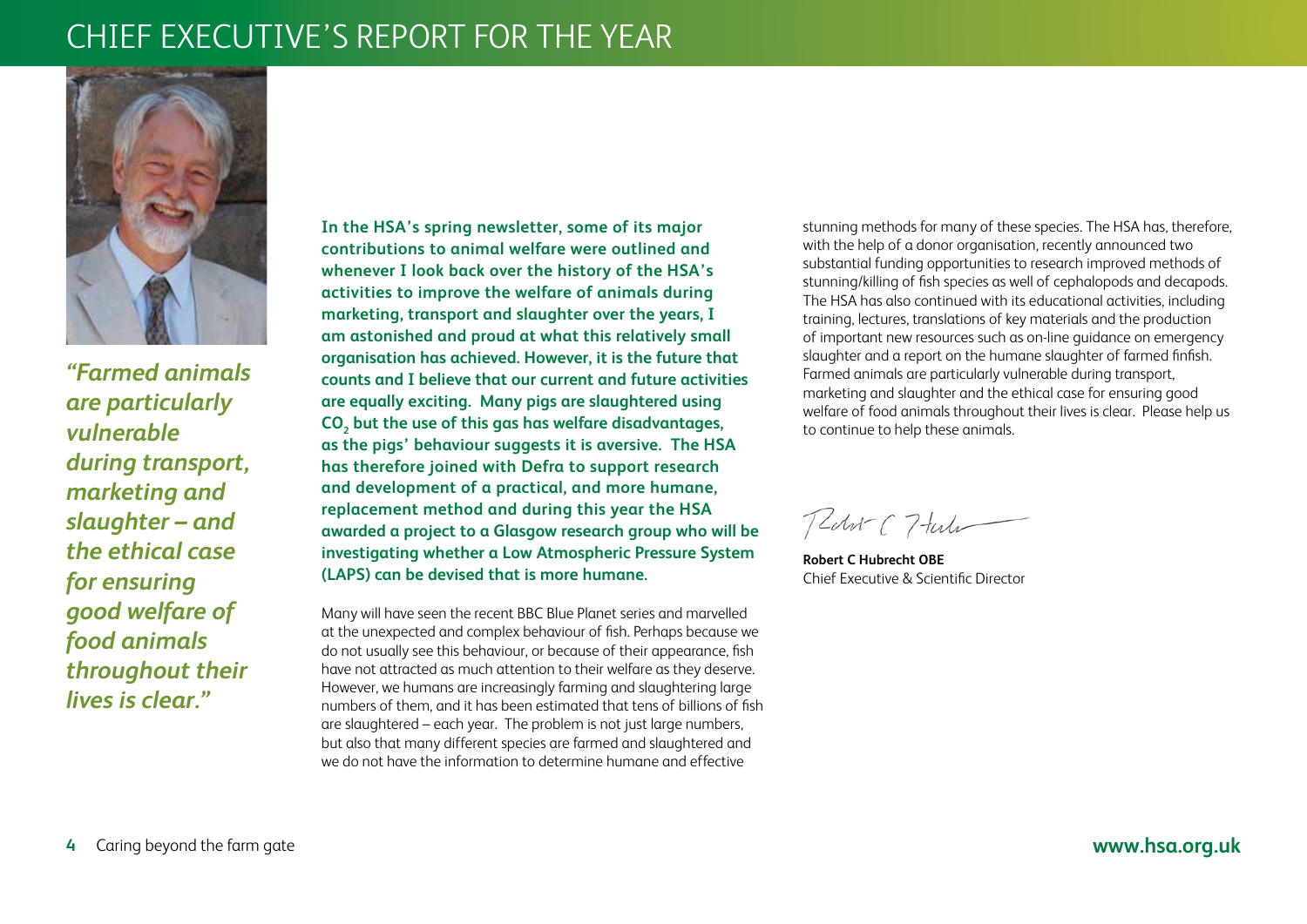# TRAINING AND EDUCATION

## **An overview**

**The HSA offers independent training and advice on animal welfare matters during transport, marketing and slaughter. The charity is also internationally recognised for its livestock expertise and produces various print and video guidance publications. This year, the HSA technical staff have once again had a full calendar providing training courses, lectures and talks at a variety of events. These have included:**

- Provision of training courses in the use of firearms and captive-bolt equipment for: the Milton Estate near Peterborough, Sheffield City Council, National Trust Rangers on Exmoor, RSPCA trainee inspectors and a small group of Royal Marines Mountain Leader instructors at the RM Training Centre in Devon
- Seven animal welfare lectures, including two to students at Harper Adams, one to veterinary students at Cambridge University and three in Australia – one to veterinary students at the University of Queensland and two at the RSPCA Australia conference on humane killing
- Attending the AMI Seminar at Harper Adams: the Pharmag Fish Seminar, the VPA Autumn Meeting, the HSA CCTV Seminar at East Midlands Airport; the RSPCA Euthanasia Working Group and others
- Providing animal welfare advice to a number of bodies including the British Veterinary Association (BVA), the RSPCA, World Horse Welfare, the Donkey Sanctuary, Four Paws, the BBC and the All Party Parliamentary Group for Animal Welfare (APGAW)
- Animal welfare assessments for: Joice and Hill, Peterborough; Dalehead Foods, Spalding; Randall Parker Foods Ltd, Llanidloes; ANZCO Foods, Rangitikei and Ashburton (New Zealand); Venison Packers, Fielding (New Zealand); Dovecote Park, Stapleton; Moy Park, Dungannon and Ballymena; and Tulip, Westerleigh
- Providing a lecture on farm animal welfare at the time of killing to students of the University of Edinburgh's MSc in Applied Animal Behaviour and Animal Welfare
- Providing two online lectures on the principles of humane slaughter and new and emerging methods of stunning, for students of the University of Edinburgh's MSc in International Animal Welfare, Ethics and Law
- Providing a lecture to students of the MSc course in Human Animal Interactions at the University of Stirling which covered livestock experiences on-farm right through to later life including transport, markets and slaughter
- Animal Health & Welfare Day, Winterbotham Darby, Bristol where RTS Scholar Awal Fuseini presented his current PhD project progress to an audience which included NGOs, Animal and Plant Health Agency (APHA) and Defra, academics, retailers and industry

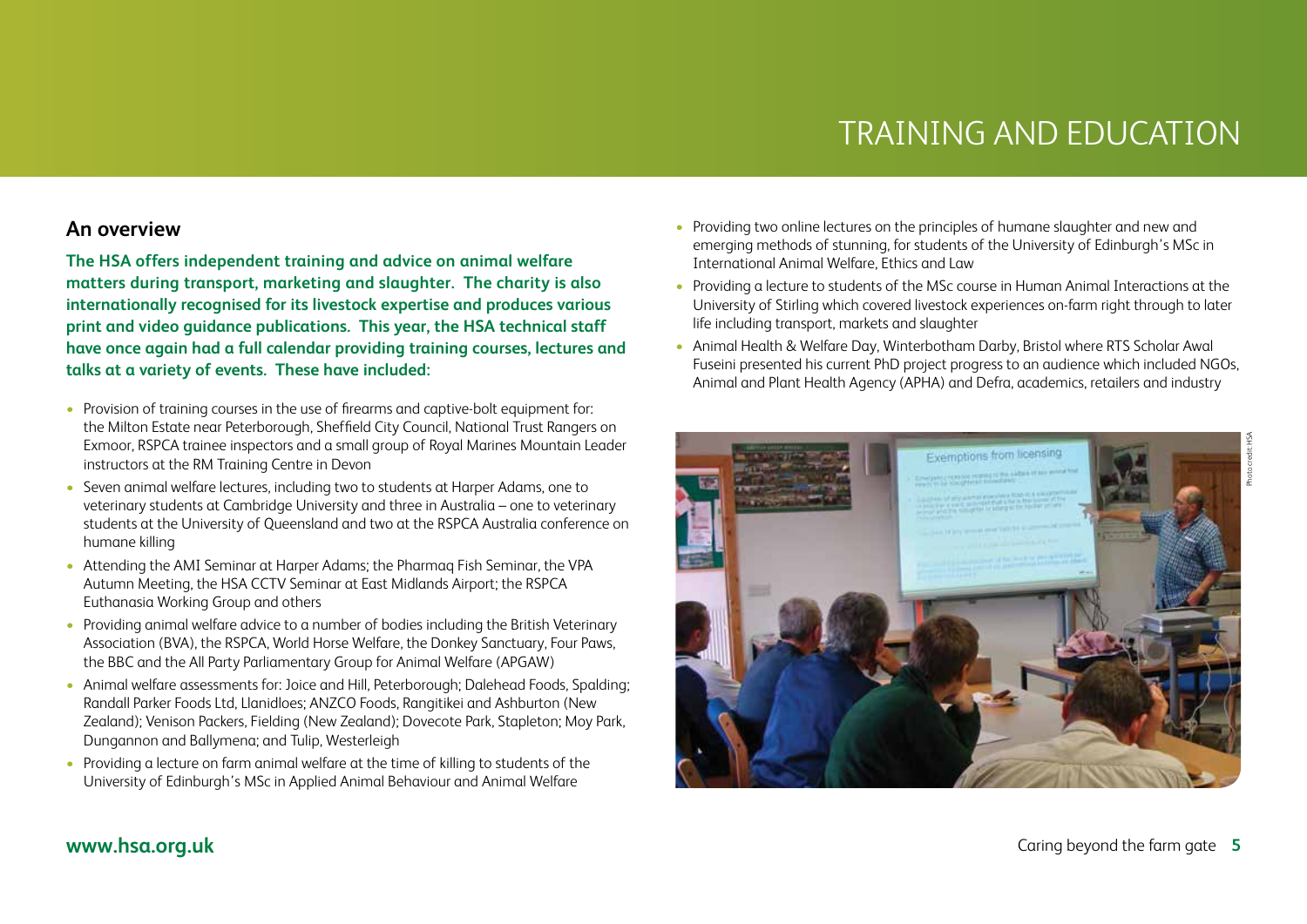# **Case study HSA DOWN UNDER**

Last autumn the HSA's Technical Director, Charlie Mason, was invited by RSPCA Australia to speak at its conference entitled *Farm Animal Welfare: Advances in Humane Killing*, which took place in

**HSA Technical Director Charlie Mason**

is humane slaughter possible!

Photo credit: RSPCA

Canberra on 22nd February 2018. Charlie gave the first and last papers of the day, dealing with the ethics of humane slaughter and developments in techniques for the humane killing of neonates. The following day he led an industry workshop which discussed the use of carbon dioxide anaesthesia for the slaughter of pigs.

Prior to and following the conference, visits were arranged to a fully-integrated, chicken production and processing company near Bendigo, a pig processing plant at Wooroloo WA and a large beef processor near Brisbane. Whilst in Queensland, an invitation from Professor Clive Phillips to lead a seminar for veterinary students at the Gatton Campus, University of Queensland was taken up and led to some enthusiastic questions and discussion with the attendees.

On leaving Australia, the next stop was New Zealand where animal welfare assessments were carried out at the request of three processing plants dealing with sheep and deer – two in North Island and one in South Island. The standards of animal welfare at these three plants was of the highest order and, since the Technical Director's last visit in 2008, significant improvements had been made in the pre-slaughter washing procedures for sheep, which is a statutory requirement under New Zealand's meat hygiene legislation.

# **Publications and guides**

The HSA is a world leader in producing technical guidance on humane handling, transport and slaughter of farmed animals and, in recent years, has already translated some publications into Mandarin Chinese, as well as other languages, to assist individuals or organisations in other countries with further developing and rolling-out good practices for animal welfare. Over the past year, the charity has begun a review process of some of its existing publications and technical notes, updating these where necessary. With the generous support of a grant, a number of these have also been translated into Mandarin Chinese, including information on catching and handling chickens and ducks sold in street markets, transport of livestock, design specifications for handling facilities for farms and slaughterhouses, and preventing slips and falls by managing concrete floors. These are now available as a free resource on our website.

These translations should enhance access to animal welfare guidance for the Chinese agricultural industry and small-scale producers and should enable a faster dissemination of good practices for animal welfare in China and in other countries where Mandarin is spoken. The information may also assist with China's ongoing development of national standards, which are expected to attain government approval in 2018.

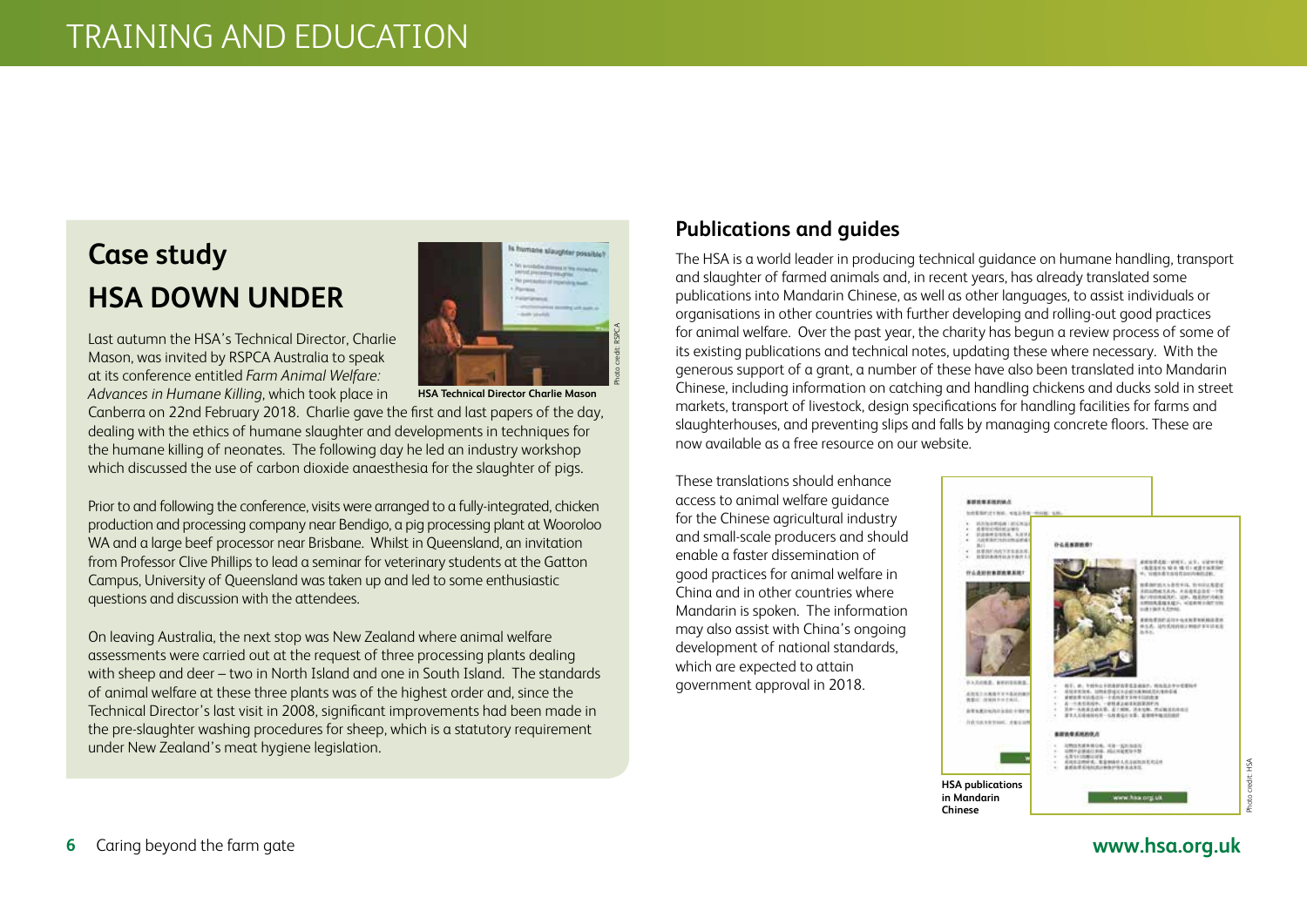Photo credit: HSA

# **CCTV seminar**

On Wednesday 9th May 2018 over 100 delegates attended the Humane Slaughter Association's one-day seminar for the meat and livestock industry entitled *Monitoring animal welfare at slaughter* – *CCTV and beyond*. The timing could not have been better as new legislation, making the use of CCTV in abattoirs a statutory requirement, came into force four days earlier. The seminar featured speakers from Defra, the Food Standards Agency, CCTV suppliers, installers and monitoring bodies, researchers and representatives of high, medium and low-throughput processors with experience of using CCTV as a management tool.

A Defra spokesman summarised the scope of the new regulations – that slaughterhouse operators must install and operate a CCTV system which provides a clear and complete picture of areas where live animals are present, with recorded images and information retained for 90 days and access provided for inspectors. He was also able to reassure delegates that the six-month transition period was to allow for CCTV installation to take place and that enforcement will not commence until 5th November 2018. CCTV installations and their use will be proportionate to the size of premises and their throughputs, and guidance for industry on complying with the new CCTV regulation will be provided.

One of the key areas highlighted by the delegates was a need for some clarification and guidance around the use of CCTV – for example, about which types of camera comply with the new legislation. There was also agreement across the floor that the legislation needed pragmatic implementation during the six month running-in period and that it not only offered considerable benefits to animal welfare, but also for the slaughterhouse operator in terms of training, health and safety, and potentially improving productivity.

A lively discussion forum followed the presentations and it was concluded that CCTV is a useful tool in a multi-disciplinary approach to monitoring animal welfare prior to and during slaughter. However, it is not a replacement for the Official Veterinarian or the

**Pigs in lairage at a slaughterhouse**

Animal Welfare Officer, nor is it a panacea, but a valuable tool to be used in conjunction with other monitoring procedures, such as a visual assessment and routine welfare audits.

The seminar's delegates included those associated with animal welfare at slaughter, veterinary surgeons, meat inspectors, food business operators, slaughter personnel, lairage workers, enforcement officers and legislators.

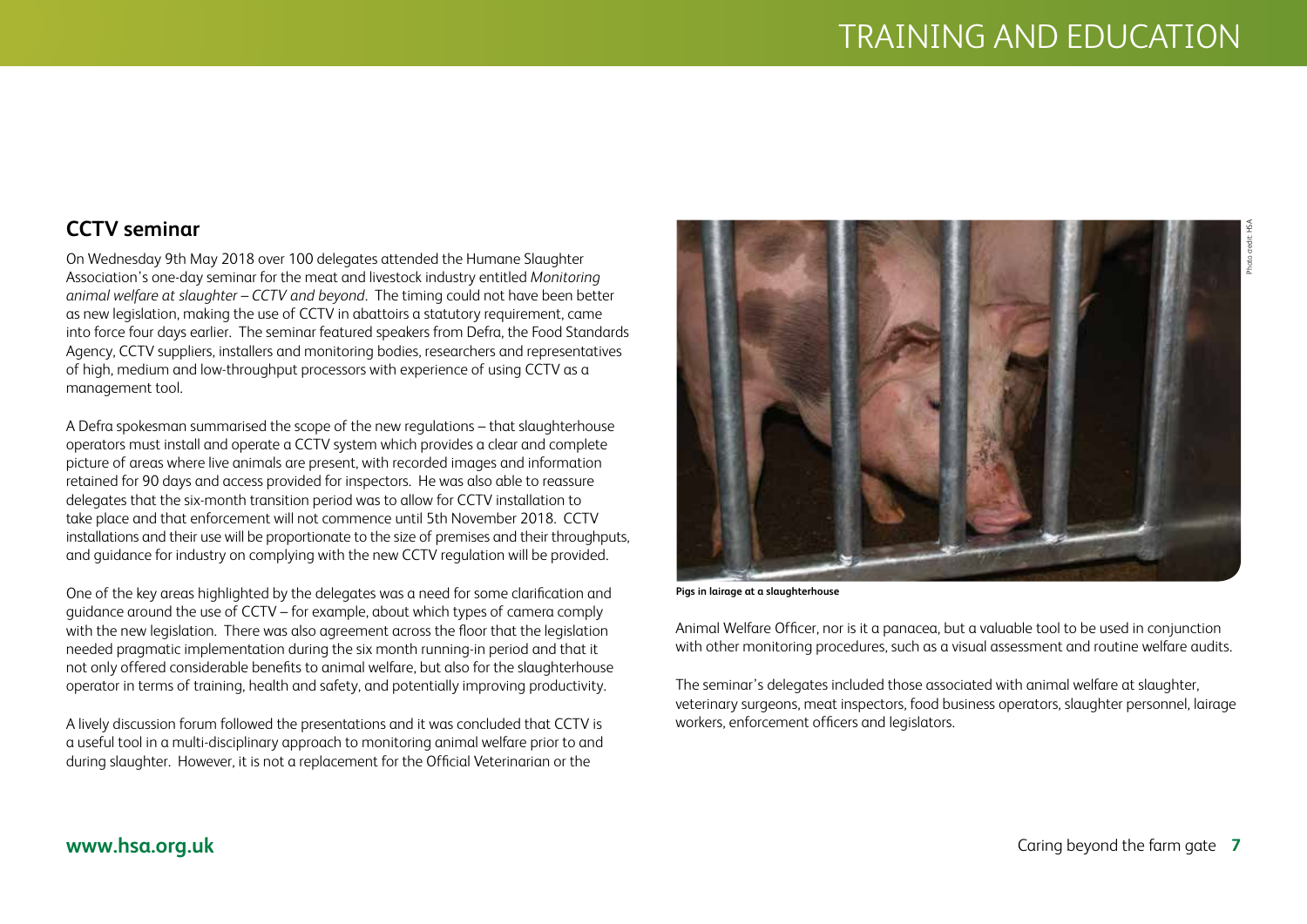## **Captive-bolt webinar**

On Tuesday 26th September 2017 the HSA, in conjunction with The Webinar Vet, presented an hour-long webinar on the correct use and maintenance of captive-bolt equipment for humane slaughter and emergency killing. This was aimed specifically at veterinary surgeons in large-animal practice and those involved with overseeing animal welfare at slaughter. Following the presentation, which was given by the HSA's Technical Director and chaired by former trustee and Chairman, Dr Lydia Brown, there was a short Q&A session. Feedback from those who attended the webinar was very positive. Since the event, there have been an additional 35 viewings of the recording and it will remain 'live' until September this year. The webinar can be accessed using the following link: www.thewebinarvet.com/webinar/correct-use-of-captive-bolt-stunners-for-humaneslaughter-and-euthanasia.



## **Recognising achievement – the Humane Slaughter Award 2018**

The charity awarded the 2018 Humane Slaughter Award to Professor Bo Algers of Sweden in recognition of his ground-breaking work to improve the welfare of food animals.

Highlights from his outstanding career include coordinating the welfare quality assessment protocol for cattle at slaughter for the largest ever European research project on animal welfare, WelfareQuality®, and founding the research group Handling of Animals at Research and Slaughter (HATS) at the Swedish University of Agricultural Science (SLU), which has achieved international recognition for its work advancing the science of animal welfare. His work also contributed to the Swedish government's and industry's support of research of alternative gases to high concentration of CO $_{\rm 2}$  for stunning pigs under commercial conditions. More recently, he started research on the welfare of animals stunned and killed in mobile slaughter units.



On learning that he had won the award, Professor Algers said: *"I feel very honoured to receive the Humane Slaughter Award by the HSA, one of the oldest and most respected charity organisations promoting a humane treatment of all food animals worldwide."* He also acknowledged colleagues who had worked with him throughout his career.

The award was presented to Professor Algers at the Universities Federation for Animal Welfare 2018 conference at the Centre for Life, Newcastle, on the 28th of June.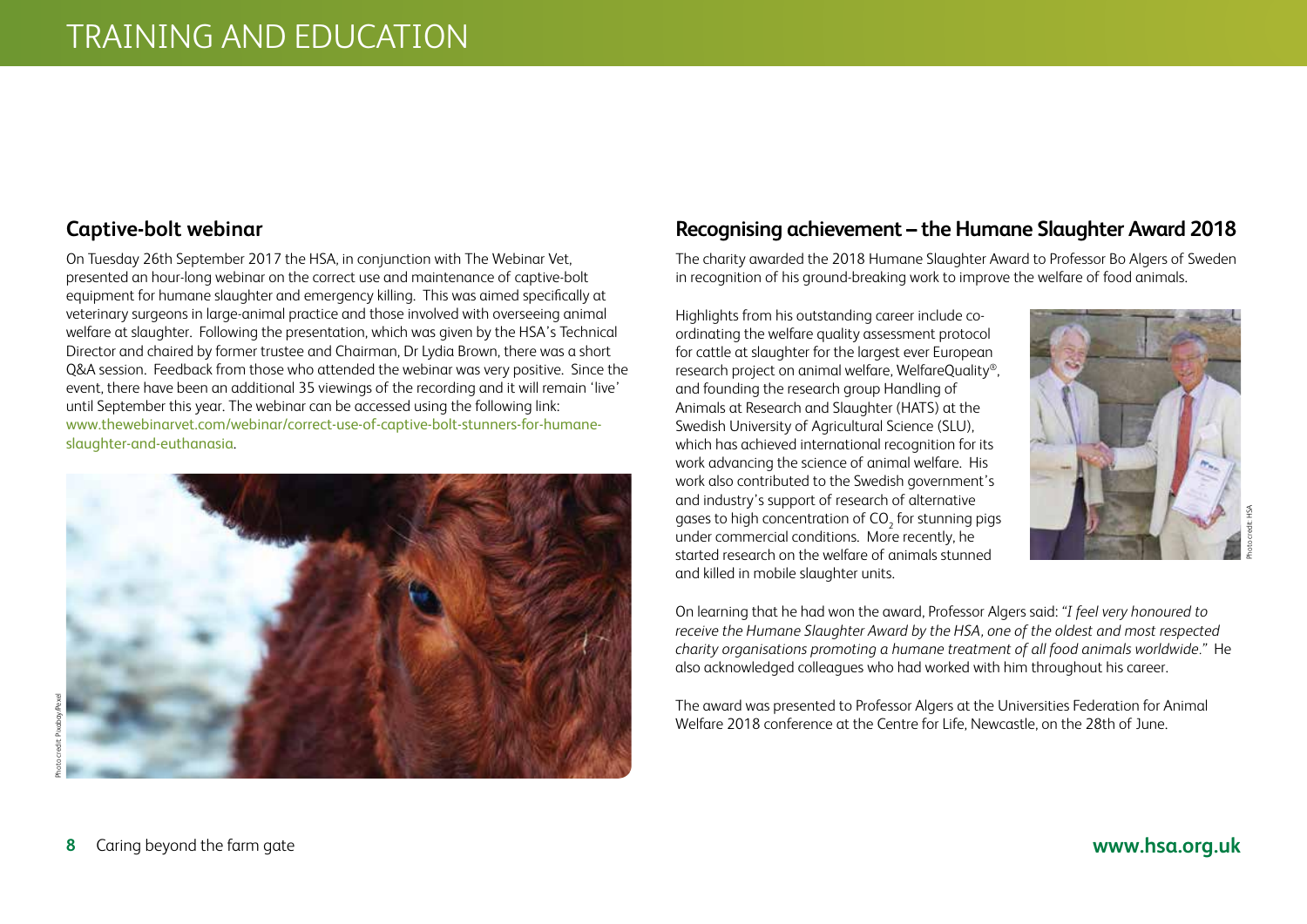## **Attendance at exhibitions and events 2017/18**

HSA staff have attended or exhibited at a number of events over the past twelve months. As the HSA works across all levels of industry and the agricultural community, from smallholders keeping a few of their own animals to large-scale farmers and producers, it is important for the charity to remain engaged with these audiences and highlight the work of the HSA to new audiences and potential supporters.

## **2017**

#### **September**

The Association of Meat Inspectors Seminar (speaker), 16 & 17 September

#### **October**

Livestock Auctioneers Association (LAA) Reception at the House of Lords, 9 October

Pharmaq Fish Seminar, Inverness (speaker), 23 & 24 **October** 

Association of Independent Meat Suppliers Conference, 28 October

#### **November**

Veterinary Public Health Association (VPHA) Autumn Meeting, 4 November

### **December**

British Veterinary Association (BVA) Reception, 13 December

## **2018**

#### **February**

RSPCA Australia Conference and Workshop (speaker), 22 & 23 February

### **March**

Winterbotham Darby Research Forum, 8 March Fish Veterinary Society Conference (speaker), 20 March World Horse Welfare Equid Transportation Roadshow, 23 March. The roadshow was a combined effort of World Horse Welfare and others across the EU (funded by the European Commission, DG Sante). The project develops and disseminates Guides to Good and Better Practice for animals transported within Europe and to third countries for slaughter, fattening and breeding

#### **April**

Foodex Forum (panel member), 18 April

## **May**

HSA CCTV Seminar (organisers), 9 May Pig and Poultry Fair (exhibitors), 15 & 16 May Royal Welsh Spring Festival (exhibitors), 19 & 20 May

### **June**

British Veterinary Association (BVA) Animal Welfare Forum, 12 June

### **July**

All Party Parliamentary Group for Animal Welfare (APGAW) Stakeholder closed meeting (invitee), 3 July National Smallholders' and Country Show, Ardingly,

(exhibitors), 7 & 8 July

National Sheep Association Sheep event, Three Counties Showground, Malvern 18 July

Farm Animal Welfare Committee (FAWC) Stakeholder closed meeting (invitee), 24 July

#### **August**

World Horse Welfare meeting on slaughter (invitee), 14 August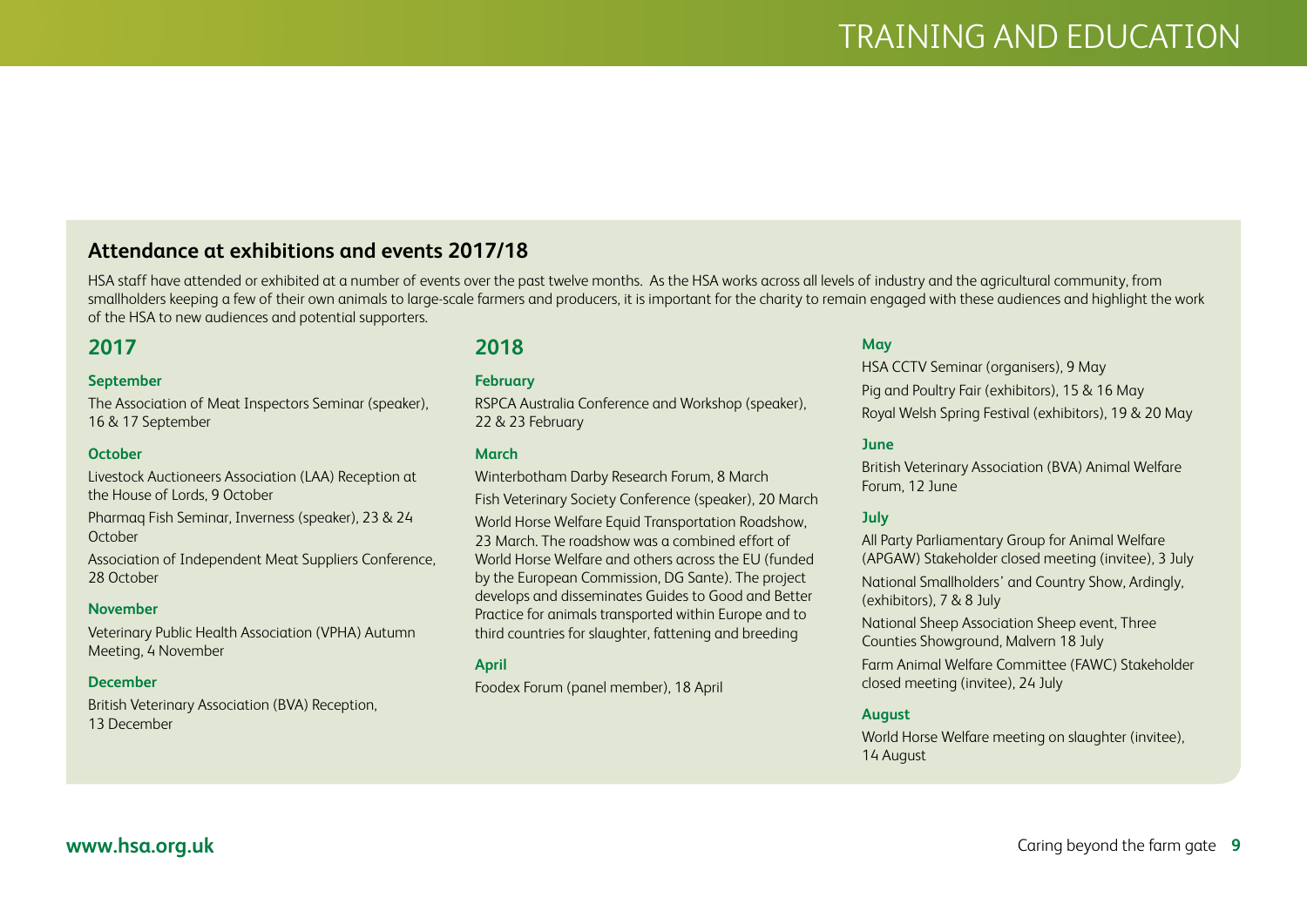# PROVIDING TECHNICAL INFORMATION & ADVICE

## **HSA responses to consultations**

The HSA has provided responses to Government consultations on depopulation guidelines, OIE Animal Welfare chapters, on-farm killing, slaughterhouse operations, mandatory CCTV recording in slaughterhouses and the welfare of goats at the time of killing. CCTV has been an area where the HSA has sought to provide clarity. The HSA's position is that making its installation a legislative requirement only is not enough. In order for it to be effective, there must be effective management practices. To assist in developing these, the HSA is currently funding a special travel grant to collect information on management practices in the US.



**Sheep at a market**

## **Livestock Market Survey 2017/18**

On 2nd July 2018 the HSA technical team completed a survey of 24 livestock markets across England and Wales, which commenced in February 2017. This was commissioned by the Livestock Auctioneers' Association (LAA) to mark the two-hundredth anniversary of the opening of the first, purpose-built, livestock market in Hawick, Scotland, in 1817.

The purpose of the survey is to produce a 'snapshot' of UK livestock auctions in the early 21st century and to evaluate the animal welfare provisions currently in place. This includes resources available to the animals – in terms of facilities, equipment, personnel and procedures – and management practices, for example implementation of a specific animal welfare policy. The survey aims to identify specific features which may impact on the welfare of animals in markets and to compare these findings with those from a Defra-funded survey, undertaken eleven years ago, by the Royal Veterinary College in collaboration with the HSA – a report of this previous work can be found via the Defra website.

Now the fieldwork is complete, a report will be prepared and the findings will be presented by HSA staff at the LAA AGM in October 2018. In addition to the overall report, which will be confidential to the LAA, individual reports will be sent to all of the markets which participated in the survey.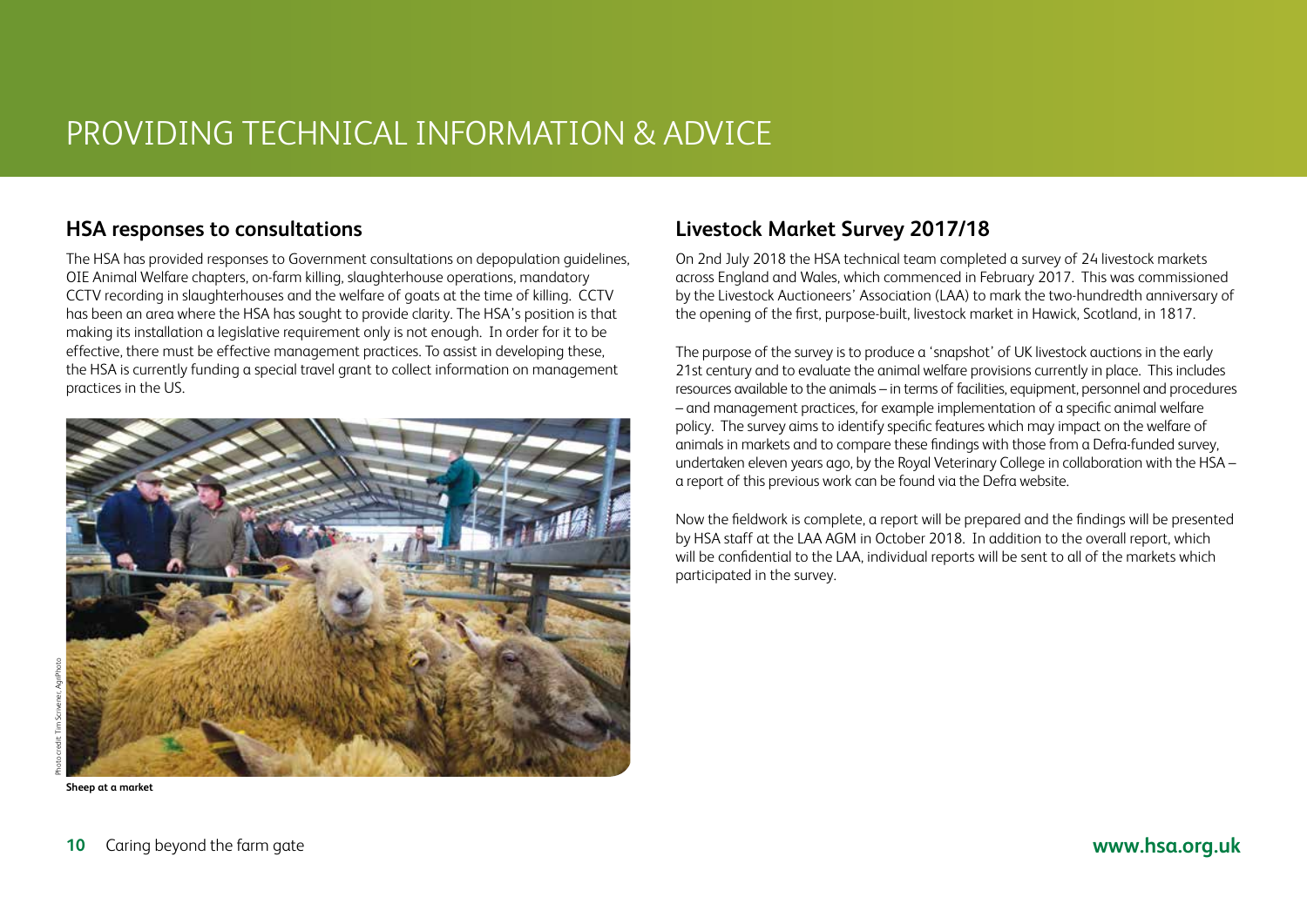# **HSA encourages additional research into fish welfare at slaughter and promotes humane slaughter of fish to consumers**

In early 2018, the HSA published a report entitled *Humane Slaughter of Finfish Farmed Around the World* (free to download from the HSA website), which describes how, globally, approximately 360 species of finfish are farmed for human consumption and discusses how we might make improvements to the welfare of these fish at the time of slaughter, most of which currently undergo inhumane methods of killing such as gutting without prior stunning. In conjunction with this report, the HSA announced the availability of £750,000 for research into improving the welfare of finfish at slaughter.

At the same time, the European Commission announced that, whilst improvements in fish welfare at slaughter are needed, at present, socio-economic evidence suggests that it is not appropriate to propose that the European Parliament and Council include specific legislative animal welfare requirements for fish in Council Regulation 1099/2009 on the protection of animals at the time of killing. Therefore, whilst this Regulation requires farmed finfish to be '*spared any avoidable pain, distress or suffering during their killing*', it does not require the use of specified, humane methods of killing or minimum stunning parameters (this is in contrast with the Regulation's specific requirements for mammals and birds). Nevertheless, the HSA fish slaughter report and research funding opportunity will encourage further valuable scientific research and technological development of more humane slaughter practices for fish.

Following the fish slaughter report, the HSA recently published on its website a free-to-view video describing to consumers the cognitive abilities of finfish and their capacity to suffer fear and pain. The video informs consumers of the availability of stunning equipment for fish and describes how consumers can identify higher-welfare finfish products through some of the farm assurance schemes for finfish which require more humane methods of slaughter. With the generous support of a grant, this video will be translated into other languages to promote fish welfare more widely around the world, enabling consumers to make informed purchases.



**Trout** 

Photo credit: Karel Bartik/Shutterstock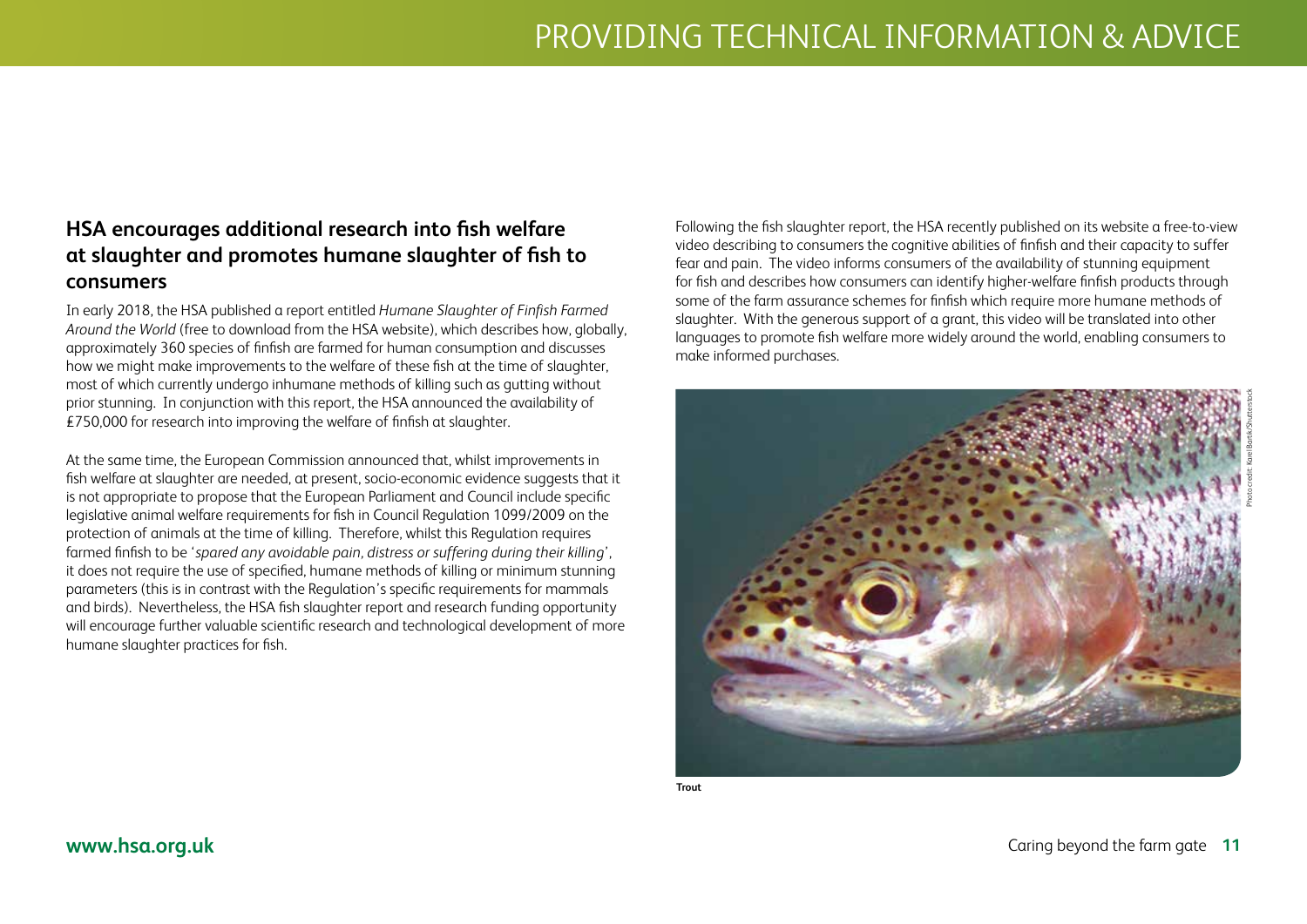# FUNDING FOR RESEARCH PROJECTS

**The majority of the population in many parts of the world eats meat and this is likely to continue. Slaughter is never pleasant, but it can be humane and, since its foundation in 1911, the HSA has led, and/or contributed to, major changes in attitudes towards animals, with scientific and technological developments resulting in huge improvements in methods for slaughter or killing.** 

Significant improvements continue to be achieved by the HSA through working constructively alongside agricultural, meat industry, veterinary and other welfare and professional organisations. One of the ways in which the charity is able to continue these advances is by funding essential research and other projects through grants and scholarships. The HSA gave a number of research and project grants in 2017/18 as well as its Student/Trainee Dorothy Sidley Scholarships.

## **Special Travel Award 2018**

The Special Travel Award is offered to allow researchers or others with an interest in animal welfare during transport, marketing and/or slaughter to undertake travel to further their knowledge or scientific research around the world. This year the HSA awarded a Special Travel Award to Dr Troy Gibson of the Royal Veterinary College. The award will facilitate research visits to Brazil to investigate methods of on-farm killing of unviable neonatal piglets and stunning/slaughter methods for donkeys. The award will also allow a PhD student from Brazil to visit the Royal Veterinary College in the UK to learn various techniques for assessment of the welfare of animals at the time of slaughter under the supervision of Dr Gibson.

The previous winner of the award in 2017 was Dr Ellie Wigham from Bristol University who is undertaking a study of the use of remote CCTV monitoring of US slaughterhouses, a very prescient study given the UK's recent adoption of mandatory CCTV in UK abattoirs.

HSA grant funding schemes can also be used to support training in animal welfare. For instance, the charity recently provided support for Dr Mohamed Ijas from Sri Lanka to undertake Animal Welfare Officer training at Bristol University. Dr Ijas will apply the knowledge gained in his role as a Municipal/Public Health Veterinarian in Sri Lanka to improve animal welfare at slaughter in his home country.

# **HSA Student/Trainee Scholarships – the Dorothy Sidley Award for advances in animal welfare during transport, marketing and slaughter**

This year, an award was made to Mary Aubrey for her project which will examine the effectiveness of electrical head-only stunning of sheep. The project will involve visiting 10 UK abattoirs and collecting data from at least 500 sheep. It is anticipated that her findings will increase the current level of understanding of stunning practices in the UK and could be used to make improvements in equipment and stunning techniques.

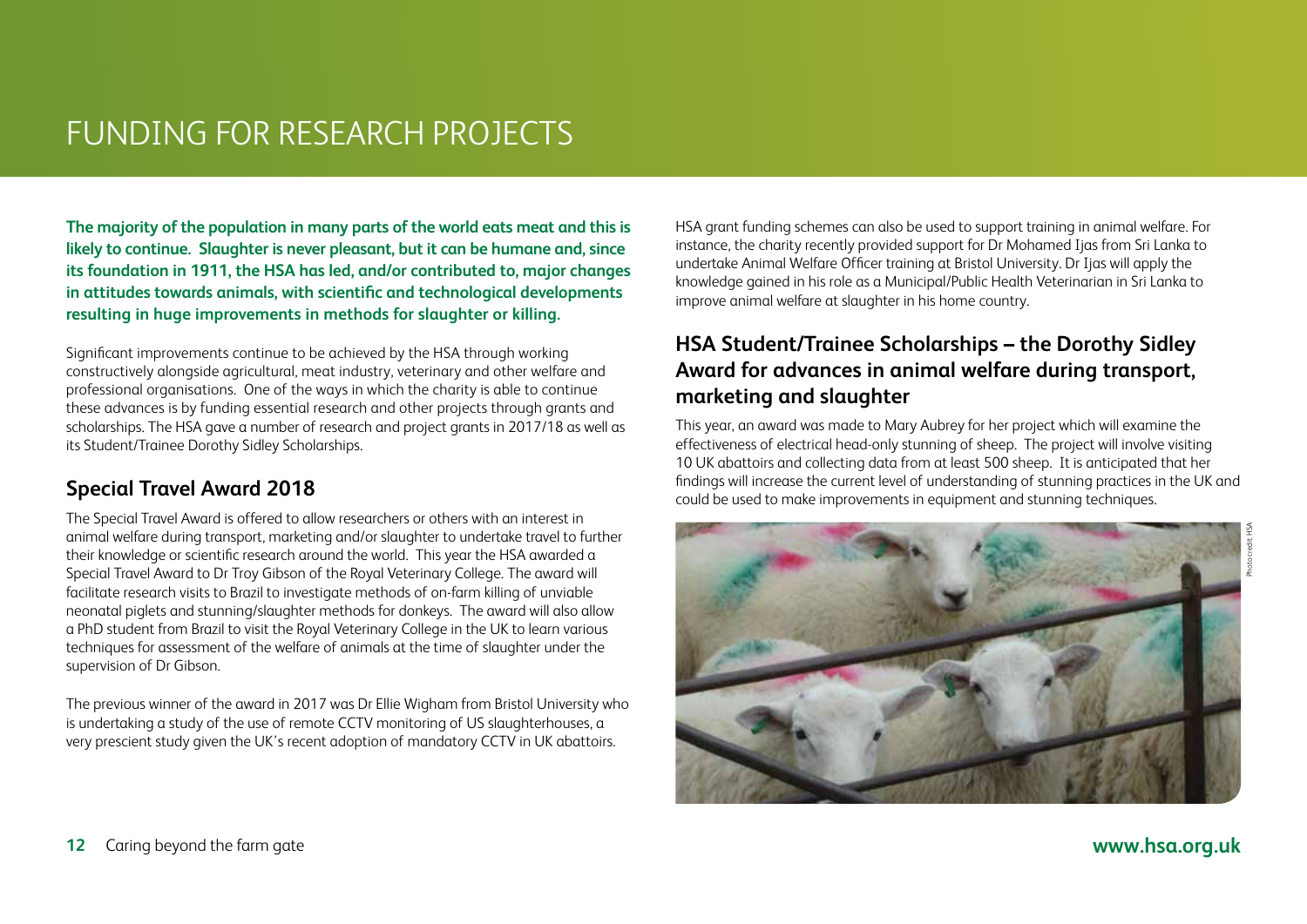# **Funding for research into humane stunning methods for finfish, crustaceans and/or cephalopods**

In March 2018 the HSA called for applications for research projects aimed at finding humane ways to slaughter crustaceans and/or cephalopod molluscs, and those species of farmed finfish which do not currently have satisfactory stunning methods or parameters. The HSA offered £1.79 million for these projects and received a number of promising applications which are undergoing scientific review before the funding is awarded later this year or early in 2019.

There are growing concerns about the capacity of some aquatic invertebrates to feel pain and the HSA is keen to advance understanding of these animals' welfare. Over 100 species of crustaceans (excluding krill) are harvested for consumption, with wild capture fisheries accounting for the majority of produce and a greater variety of species. Decapod crustaceans (eg crabs, lobsters) have a nervous system and appear to respond to pain killers. While the ability of these animals to experience pain or otherwise suffer is controversial, it is possible that decapods may suffer during certain methods of handling (eg removal of pincers whilst alive), live transport and storage (they can survive for some time out of water) and killing (eg immersion in boiling water, which causes vigorous escape responses). A humane approach that precludes the possibility of decapods feeling pain would give them the benefit of the doubt, and because many crustaceans are killed and processed at large-scale central facilities, there are opportunities to apply more humane slaughter methods.

Coleoid cephalopods (eg cuttlefish, octopus, squid) are considered among the most 'advanced' invertebrates, having a largely-centralised brain and displaying similar cognitive capabilities to some vertebrates, eg they use tools and learn from past experience. So, again, a humane approach that precludes the possibility of suffering would give the benefit of the doubt. The majority of cephalopods consumed by humans are wild-caught but there is a desire to develop aquaculture systems because cephalopods

grow rapidly, are short-lived and valuable. The cephalopod aquaculture industry is small but is predicted to expand because of investment in attempts to overcome obstacles in captive-rearing, which currently restrict the industry to a few species at low production volumes. However, in 2018 a scientific paper described how a novel upwelling system for rearing common octopus paralarvae (the juvenile, planktonic stage of some cephalopods' life cycles) significantly improved survivorship, which might enable progression of octopus aquaculture. Professor of Applied Marine Biology, Ian Gleadall at Tohoku University, Japan described the research as *'the biggest landmark in the history of octopus aquaculture in Japan'*. As the world advances its understanding of how best to rear cephalopods, the HSA's research funding aims to simultaneously assist by advancing understanding of how to improve the welfare of these animals at the time of slaughter. The HSA hopes that this synergy will support the development of an overall humane farming process at the outset.

Some responses received by the HSA after advertising this call for research: *'Thanks again to the HSA for providing an opportunity for our industry to take things forward'* and *'Thanks for this information. Your organisation is doing very important work'*.

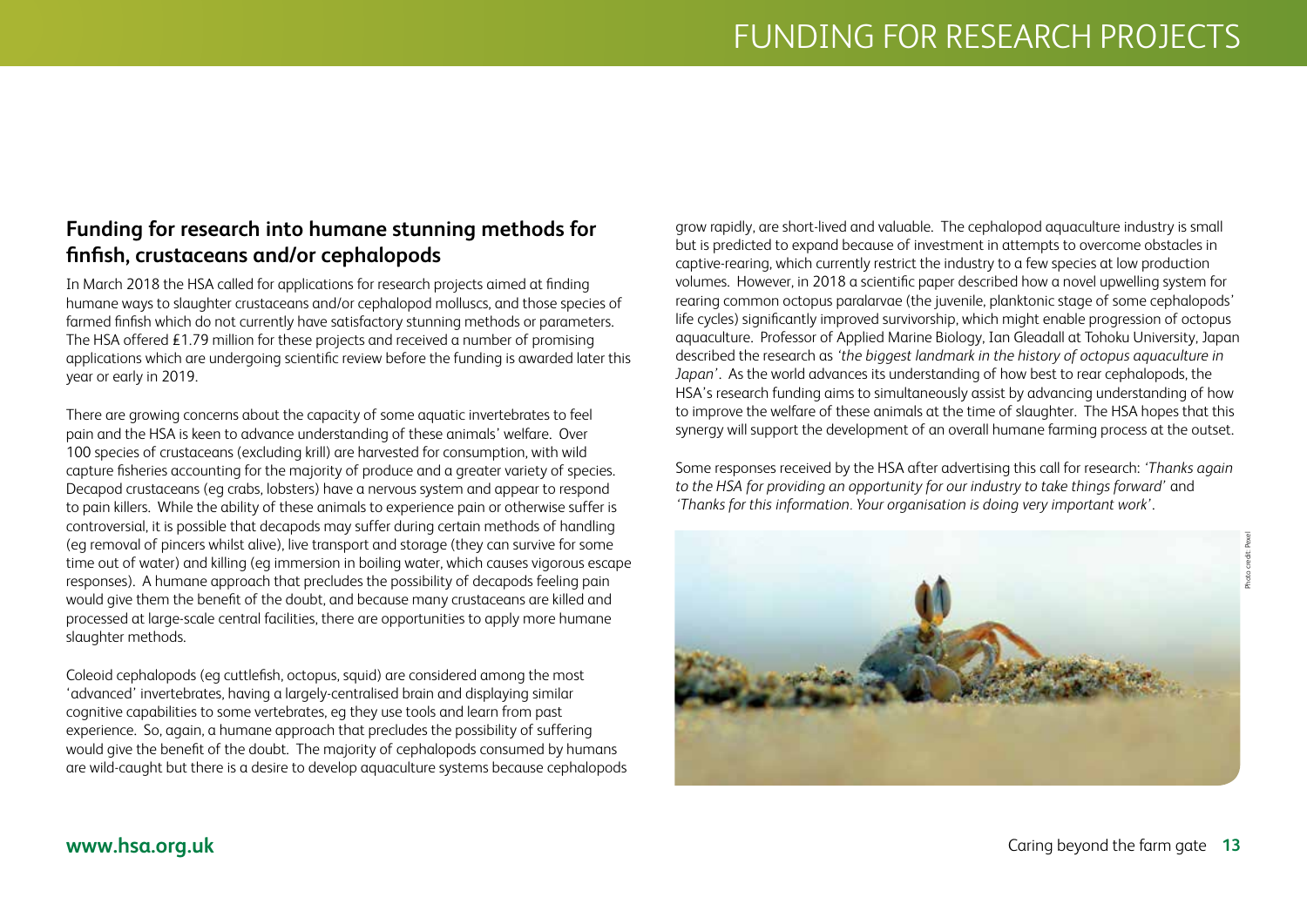# FUNDING FOR RESEARCH PROJECTS



# **Working to improve the welfare of animals at slaughter: Controlled Atmosphere Stunning**

Recent shortages in the supply of carbon dioxide have focused attention on the use of the gas to stun livestock species, particularly chickens and pigs, for slaughter. Alongside concerns with the reliability of the carbon dioxide supply, there are also long-standing concerns over whether it is a humane method for stunning animals. The HSA has an established interest in understanding whether carbon dioxide as well as other so-called 'controlled atmosphere' methods are humane. In 2017 the charity organised a seminar on Controlled Atmosphere Stunning (CAS) methods to examine the latest developments in research into these methods. Following on from the meeting, the HSA announced a joint funding call with Defra to fund a research project to develop an alternative to using high concentrations of carbon dioxide to stun pigs.

The funding was eventually awarded to a consortium led by Dr Dorothy McKeegan at the University of Glasgow, with collaborators at University of Edinburgh (Dr Jessica Martin) and SRUC (Dr Emma Baxter), who are examining the animal welfare impacts of Low Atmospheric Pressure Stunning (LAPS). LAPS works by gradually reducing the atmospheric pressure in a sealed unit, which gradually renders animals unconscious and eventually kills them. This method has just received approval for use in Europe to kill broiler chickens but needs to be tested in pigs to determine whether it is more humane than existing methods for stunning or killing them. The study will test the physiological and behavioural responses of pigs to LAPS, and compare them to responses of pigs exposed to carbon dioxide, allowing a comparison of the animal welfare impacts of the two methods. Initial trials have begun with final results of the two-year study expected in 2020.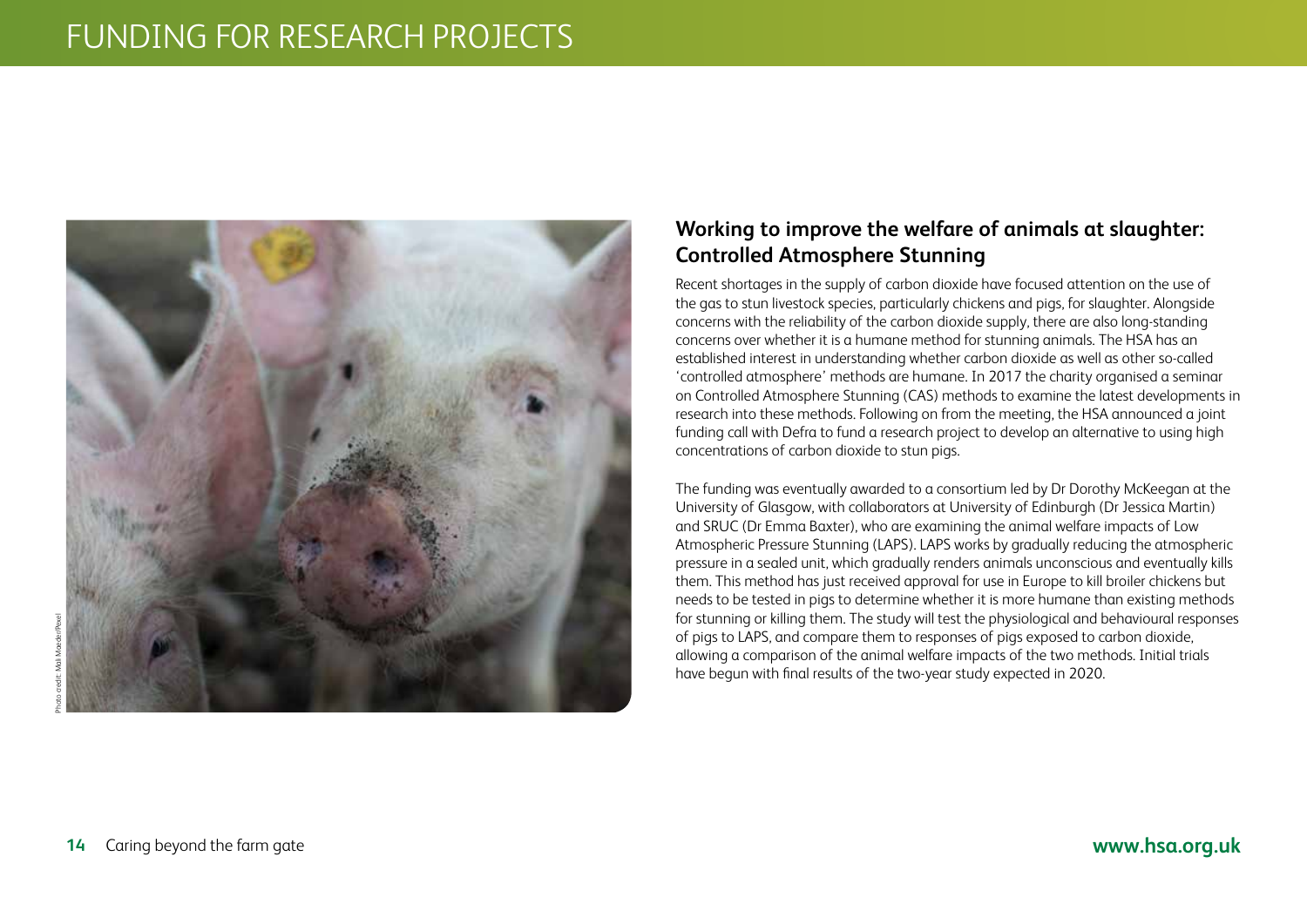# **Update on the work of Research Training Scholars Awal Fuseini and Carlos Rebelo**

At the University of Bristol, Awal Fuseini is working to develop a new type of electrical stunning known as single pulse ultra-high current (SPUC), which might improve the welfare of cattle undergoing Halal slaughter. Over the last 12 months Awal's project team have built a prototype head-only SPUC electrical stunner and it is being trialled, with initial results indicating it is capable of effectively rendering cattle reversibly unconscious, which is the key to making the stunning method potentially suitable for Halal beef production. The cattle are humanely stunned unconscious by the SPUC and are thereafter killed by the Halal neck cut. Although the reversible nature of head-only SPUC potentially makes it feasible for the cattle to recover from the stun, the neck cut kills the unconscious animal before recovery from stunning can begin, thereby protecting animal welfare. Awal's research may also encourage investigation of the suitability of SPUC for other species and for secular slaughter, because SPUC offers potential advantages over conventional electrical stunning, eg fewer convulsions (which can be dangerous to staff and might damage the meat) and longer durations of unconsciousness (reducing the risk of recovery of consciousness before can death occur).

On 8th March 2018 at the Winterbotham Darby Animal Health & Welfare Day, Awal gave a presentation on his PhD research. This resulted in an interview about SPUC with the BBC Radio 4 Farming Today programme which was broadcast nationally on 14th March 2018.

In his spare time over the last year, Awal has visited educational institutions and industry bodies in the UK to advise about animal welfare and humane stunning for Halal meat production, and he has also visited Dubai and Ghana for similar purposes.

At the Royal Veterinary College, Carlos Rebelo has been investigating how to improve small-scale, dry electrical stunning of turkeys. During the last year Carlos has evaluated for female turkeys, the effects of the three most commonly used head-only electrode types and specifically their effect on the current profiles and the duration of induced unconsciousness. So far, Carlos's research suggests that improvements in the design of electrodes can be made. Carlos is currently analysing his data on turkey brain activity after stunning and assessing the optimised stunning systems' effects on meat quality.

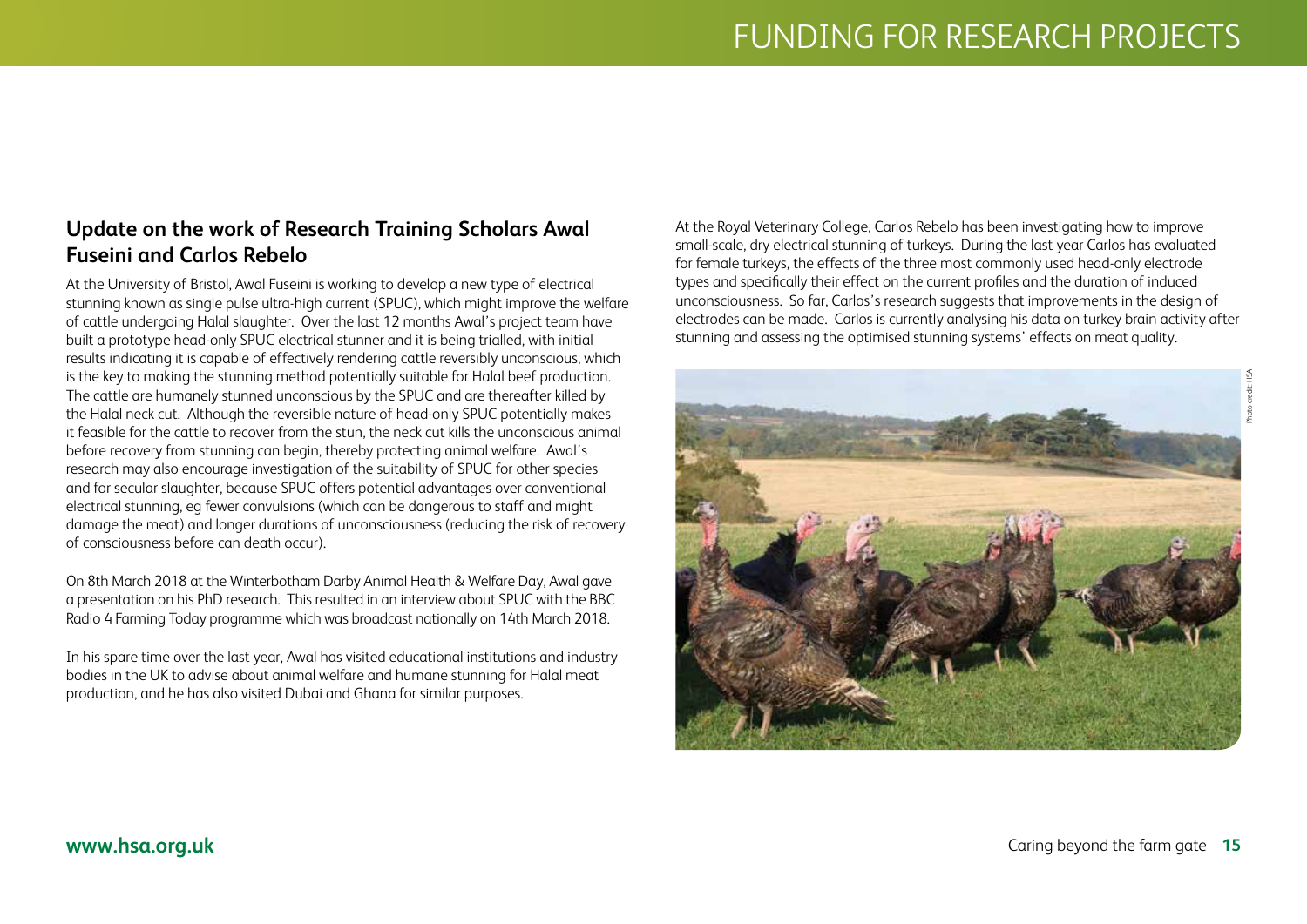# ADMINISTRATION AND FINANCE

# **Finance and Accounts**

The summarised accounts set out overleaf have been extracted from the full accounts of the Humane Slaughter Association and have been prepared in accordance with the Charities Act 2011, which were approved by the Trustees and signed on its behalf on 17th July 2018.

In July 2017 the HSA was successful in being awarded two generous grants from the American organisation Open Philanthropy. Over the next two years the HSA will be working with Chinese professionals to advance farm animal welfare in China, the grant of £331,458 will be used to fund visits from HSA staff to lecture at universities and provide welfare training for industry and also to fund representatives from China to visit the UK.

The second grant of  $£1,999,137$  will be used to fund research with the aim of improving welfare of finfish, decapod crustaceans and/or coleoid cephalopods and for translation of related HSA publications which will be free to view from www.hsa.org.uk.

These substantial grants have been treated as a designated fund, and can be seen clearly in the summarised accounts.

The full accounts have been audited and the auditors' opinion was accepted without qualification. The accounts will be filed with the Charity Commission after the Annual General Meeting on 17th October 2018. Full accounts, and the audit report can be obtained from the Charity Secretary, The Old School, Brewhouse Hill, Wheathampstead, Herts AL4 8AN.

# **Independent Auditors' Statement to the Trustees of the Humane Slaughter Association**

We have examined the summarised financial statements that comprise the summary statement of financial activities and summary balance sheet.

**Respective Responsibilities of the Trustees and Auditors:** You are responsible as the Trustees for the preparation of the summarised financial statements. We have agreed to report to you our opinion on the summarised financial statements' consistency with the financial statements, on which we reported to you on 17th July 2018.

**Basis of Opinion:** We have carried out the procedures we consider necessary to ascertain whether the summarised financial statements are consistent with the full financial statements from which they have been prepared.

**Opinion:** In our opinion the summarised financial statements are consistent with the full financial statements for the year ended 31st March 2018.

17th July 2018 **Anthony Joseph & Co Ltd** Statutory Auditor, Stevenage, Hertfordshire Anthony Joseph and Co Ltd is eligible to act as an auditor or in terms of Section 212 of the Companies Act 2006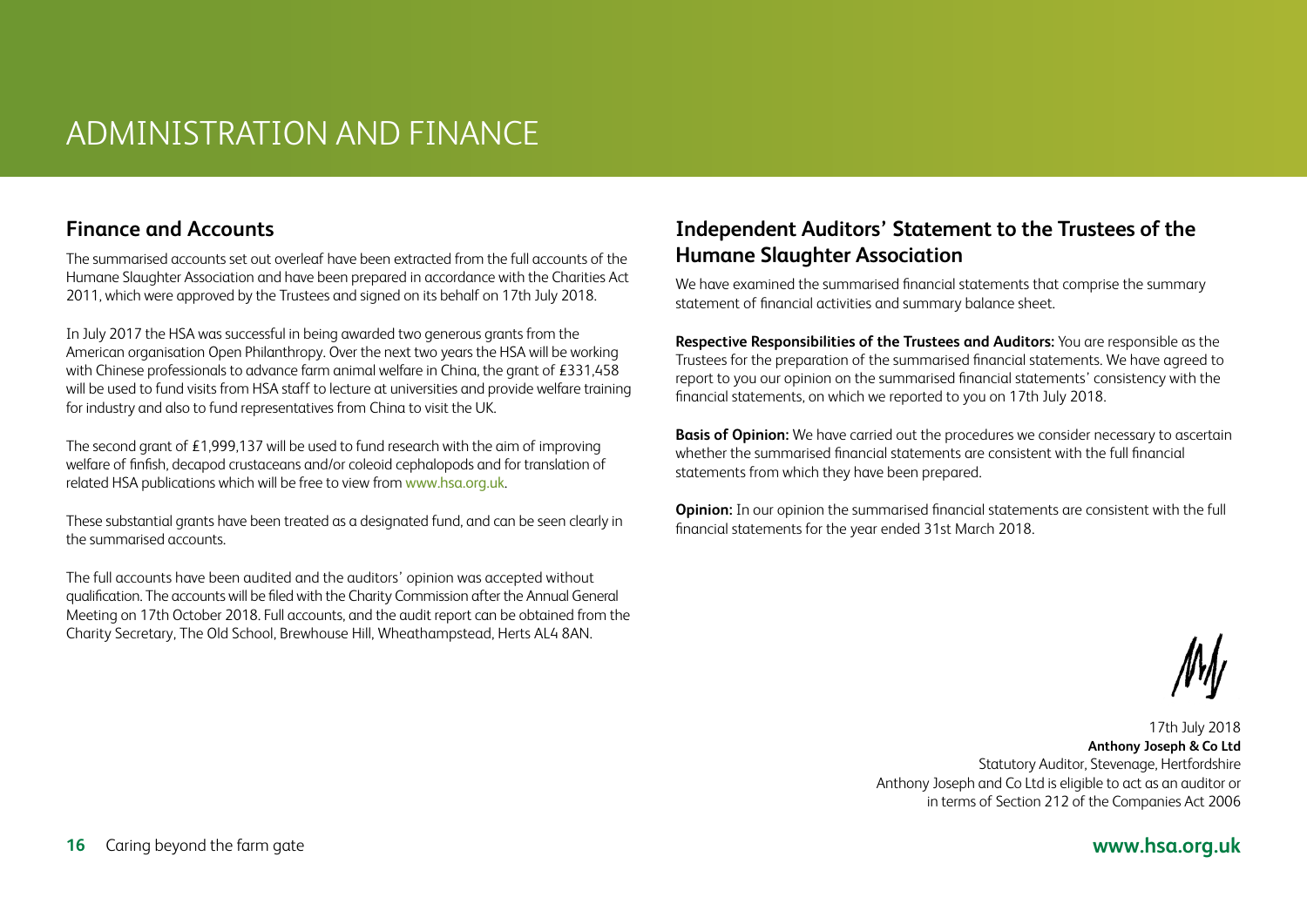### **HSA Summary of Financial Activity Year Ended 31st March 2018 HSA Balance Sheet as at 31st March 2018**

|                                             | <b>Unrestricted</b><br><b>Funds</b> | <b>Designated</b><br><b>Funds</b> | Total      | <b>Total</b> |
|---------------------------------------------|-------------------------------------|-----------------------------------|------------|--------------|
|                                             | 2017/18                             | 2016/17                           | 2017/18    | 2016/17      |
|                                             | £                                   | £                                 | £          | £            |
| <b>Incoming Resources</b>                   |                                     |                                   |            |              |
| Voluntary Income                            | 273,771                             |                                   | 273.771    | 401,808      |
| <b>Charitable Activities</b>                | 18,457                              | 2,330,595                         | 2,349,052  | 23,286       |
| Investment Income                           | 129,196                             | 6,385                             | 135,581    | 110,098      |
| <b>Total Incoming Resources</b>             | 421,424                             | 2,336,980                         | 2,758,404  | 535,192      |
| <b>Resources Expended</b>                   |                                     |                                   |            |              |
| <b>Costs of Generating Funds</b>            | 56,182                              |                                   | 56,182     | 62,056       |
| Charitable activities                       | 335,834                             | 3,050                             | 338,884    | 240,723      |
| Other Resources Expended                    | 78,808                              |                                   | 78,808     | 85,884       |
| <b>Total Resources Expended</b>             | 470,824                             | 3,050                             | 473,874    | 388,663      |
| Net Operational incoming/(outgoing)         |                                     |                                   |            |              |
| resources for the year                      | (49, 401)                           | 2,333,930                         | 2,284,529  | 146,529      |
| <b>Other Recognised Gains &amp; Losses:</b> |                                     |                                   |            |              |
| Net Realised Gain on Investments            | 173,761                             |                                   | 173,761    | 106,838      |
| Unrealised gains (losses) on investments    | (152, 673)                          |                                   | (152, 673) | 418,340      |
| <b>Net Movement of Funds</b>                | (28, 313)                           | 2,333,930                         | 2,305,617  | 671,707      |
|                                             |                                     |                                   |            |              |
| <b>Balance Brought Forward</b>              | 4,984,816                           |                                   | 4,984,816  | 4,313,109    |
| <b>Balances Carried Forward</b>             | 4,956,503                           | 2,333,930                         | 7,290,433  | 4,984,816    |

The summarised accounts were approved by the Trustees and signed on their behalf on 17th July 2018.

andre Mr. Moland

Professor A Nolan OBE MVP DipECVA DipECVPT DVA MRCVS **Chairman**

# Come L. M. Clann

C McCann BSc ACA **Treasurer**

|                                                | Unrestricted | Designated   | <b>Total</b> | <b>Total</b> |
|------------------------------------------------|--------------|--------------|--------------|--------------|
|                                                | <b>Funds</b> | <b>Funds</b> |              |              |
|                                                | 2017/18      | 2017/18      | 2017/18      | 2016/17      |
|                                                | £            | £            | £            | £            |
| <b>Fixed Assets</b>                            |              |              |              |              |
| <b>Tangible Fixed Assets</b>                   | 187,242      |              | 187,242      | 189,338      |
| Investments                                    | 4,715,419    |              | 4,715,419    | 4,732,114    |
|                                                | 4,902,661    |              | 4,902,661    | 4,921,452    |
| <b>Current Assets</b>                          |              |              |              |              |
| Debtors                                        | 114,724      |              | 114,724      | 50,748       |
| Term deposits at bank                          | 180,924      | 2,333,930    | 2,514,854    | 171,928      |
| Cash at Bank and in Hand                       | 12,609       |              | 12,609       | 11,954       |
|                                                | 308,257      | 2,333,930    | 2,642,187    | 234,630      |
| <b>Current Liabilities</b>                     |              |              |              |              |
| Creditors: Amounts Falling Due within One Year | (219, 152)   |              | (219, 152)   | (156, 266)   |
| <b>Net Current Assets</b>                      | 89,105       | 2,333,930    | 2,423,036    | 78,364       |
| Creditors: Amounts Falling Due after           |              |              |              |              |
| more than One Year                             | (35, 263)    |              | (35,263)     | (15,000)     |
| <b>Net Assets</b>                              | 4,956,503    | 2,333,930    | 7,290,433    | 5,873,696    |
|                                                |              |              |              |              |
| <b>Funds</b>                                   |              |              |              |              |
| Unrestricted                                   | 4,956,503    |              | 4,956,503    | 4,984,816    |
| Designated                                     |              | 2,333,930    | 2,333,930    |              |
|                                                | 4,956,503    | 2,333,930    | 7,290,433    | 4,981,816    |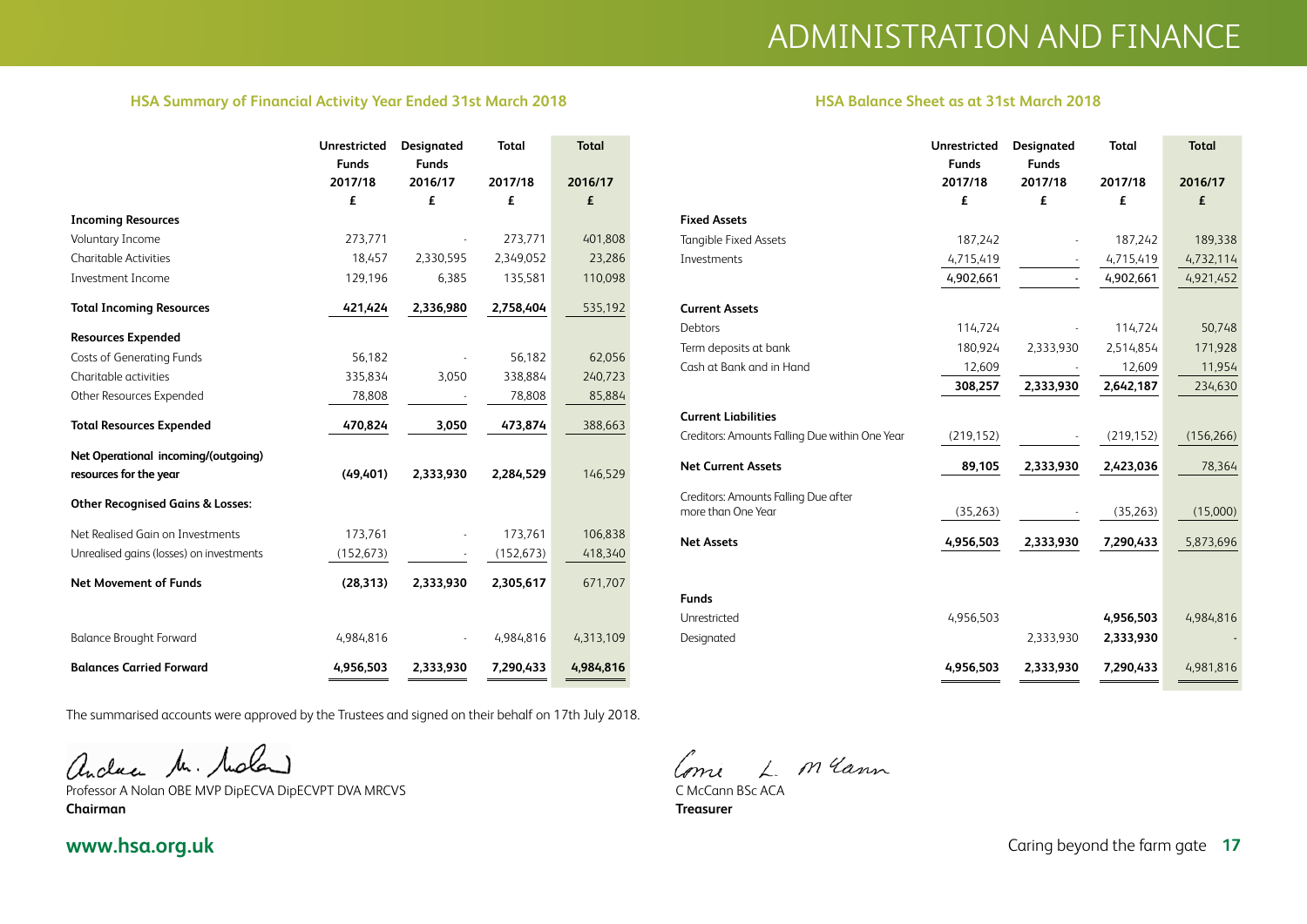## **Annual General Meeting 2017**

The Annual General Meeting (AGM) was held at the Old School, Brewhouse Hill, Wheathampstead on 7th November 2017. As in previous years this was held in conjunction with the Annual General Meeting of the Universities Federation for Animal Welfare (UFAW). The members of UFAW Council also act as Trustees for the HSA. Joint meetings are held to save time and money.

The notice convening the meeting had been sent to all members and was taken as read. The meeting agreed the Minutes of the HSA AGM of October 2016 and resolved to receive the Accounts and Auditor's Report for the year ended 31st March 2017. Questions on the Report of the year's work were answered by the officials present and the meeting resolved that the Report and Accounts be received.

It was resolved that Anthony Joseph & Co Limited, Registered Auditors, be appointed as auditors to HSA and their remuneration should be fixed by Council.

Mr M Radford and Dr D Sargan, stood down under the rules regarding rotation, both offered themselves for re-election, and were re-elected. Following the resignation of Mr A Wilson earlier in the year a new candidate was proposed, Dr J Downes. The nomination had the full support of Council and Dr Downes was duly elected.

## **Notice of Annual General Meeting 2018**

The Annual General Meeting of the HSA will be held at 12.30pm on Wednesday 17th October 2018 at The Old School, Brewhouse Hill, Wheathampstead. The formal notice and agenda have been sent to all members and are available from the Secretary at the registered office.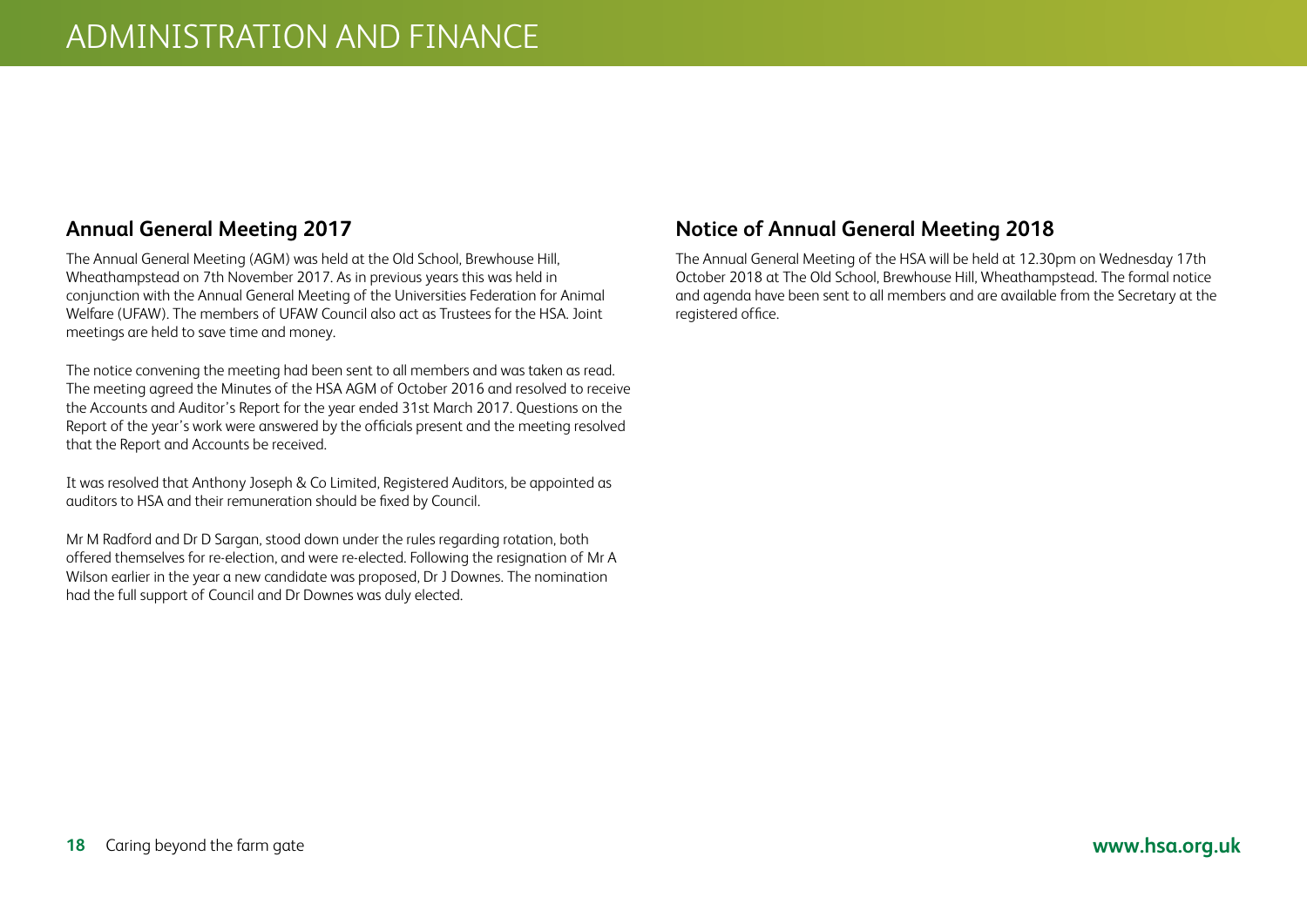# LEGAL AND ADMINISTRATIVE INFORMATION

#### **Vice-Presidents:**

Professor R S Anderson BVMS PhD MRCVS Professor P M Biggs CBE DSc DVM FRCPath FSB FRS FRCVS L Brown MBE BVSc BA PhD FSB MBA FRCVS Professor P H Holmes OBE BVMS PhD FRCVS FRSE B R Howard BVMS PhD MRCVS Professor J E T Jones PhD MRCVS FRCPath J H Pratt BVM&S DVSM FRCVS G D Sales BSc PhD AKC MSB DipTCDHE

#### **Trustees:**

Chairman Professor A Nolan OBE MVB DipECVA DipECVPT DVA MRCVS λψφ Vice-Chairman A G Simmons BVMS MSc MRCVS λ

Honorary Treasurer C McCann BSc ACA λφ

Professor R M Bennett BSc MSc PhD λψ J Bradshaw BA PhD φ J Downes BVSC MRCVS (from 7th November 2017) B North MBA PhD MSc λ A Olsson MSc D Pritchard BSc BVetMed MPH MRCVS ψ M Radford OBE LLB C Reid ψ D R Sargan MA PhD ψφ λ Finance Panel Member ψ Fundraising Panel Member φ Grant Panel Member

#### **Staff:**

Chief Executive/Scientific Director: Robert C Hubrecht OBE BSc PhD FRSB

Charity Secretary: Jane Moorman

Technical Director: Charles Mason HND MInstM ARAgS

Senior Scientific Programme Manager: Huw Golledge BSc PhD

Technical Officers: Jade Spence BSc (Hons) MSc AMRSB Susan Richmond BSc MSc PhD

Fundraising/Communications Manager: Tracey Woods MCIPR Office staff: Samantha Griffin Wendy L Goodwin

#### **Registered Auditors:**

Anthony Joseph & Co, Suite F47, Business & Technology Centre, Bessemer Drive, Stevenage, Herts SG1 2DX

#### **Bankers:**

HSBC Bank plc, 31 Chequer Street. St Albans, Herts, AL1 4YN

#### **Solicitors:**

Withers LLP, 16 Old Bailey, London, EC4M 7EG Wilsons, Summerlock Approach, Salisbury, Wiltshire, SP2 7RJ

#### **Investment Advisers:**

Smith & Williamson Investment Managers, 25 Moorgate, London EC2V 5NS

#### **Offices:**

The Old School, Brewhouse Hill, Wheathampstead, Hertfordshire AL4 8AN Tel+44(0)1582 831919 Fax +44(0)1582 831414 Email info@hsa.org.uk www.hsa.org.uk

If you no longer wish to receive information about the charity's activities or support, then please contact the HSA office. (Members should be aware that notification of future Annual General Meetings is provided in the Annual Report).